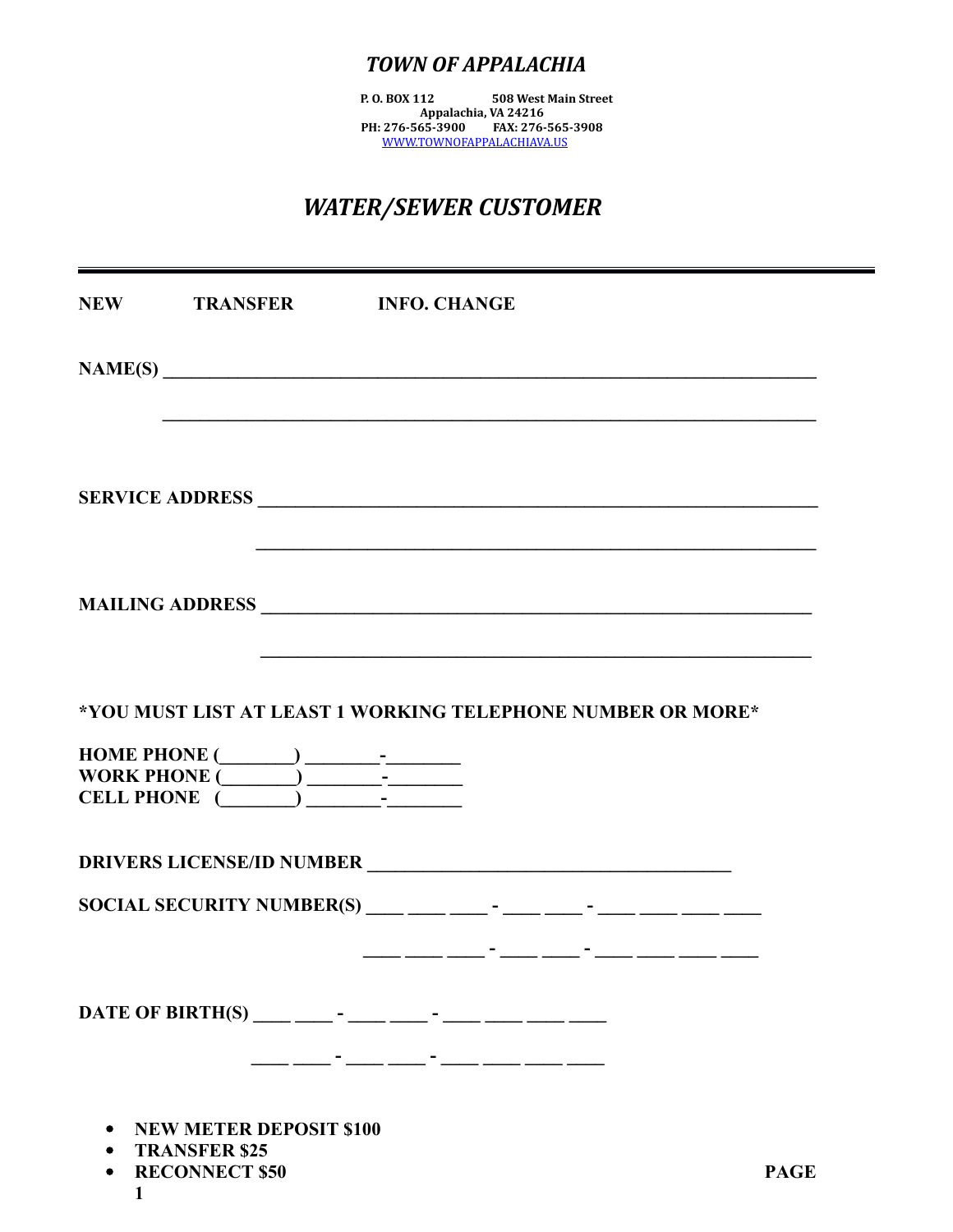#### **PLEASE CHECK PAYMENT TYPE:**

**\_\_\_\_\_ CASH** 

**\_\_\_\_\_ CHECK** 

## **\_\_\_\_\_ DEBIT/CREDIT CARD (PLEASE BE AWARE THAT THERE IS A \$2.00 SERVICE FEE ADDED TO YOUR CARD)**

#### **ATTENTION EXETER, DERBY AND IMBODEN CUSTOMERS:**

**CUSTOMERS WHO ARE HAVING NEW SERVICE HOOKED UP IN EXETER, DERBY OR IMBODEN MUST PAY A SEWER HOOKUP FEE THROUGH PSA. YOU WILL HAVE TO GO TO THE PSA OFFICE IN ORDER TO DO THIS. WE CAN NOT TURN YOUR WATER ON UNTIL YOU CAN SHOW PROOF OF A RECEIPT FROM PSA AND OUR OFFICE CALLS AND VERIFIES THAT OR YOU HAVE PSA CONTACT US. LISTED BELOW IS THE ADDRESS AND PHONE NUMBER TO PSA. IF YOUR SEWER BILL IS NOT PAID MONTHLY, WE WILL HAVE TO DISCONNECT YOUR WATER SERVICE. YOU MUST PAY THIS BILL TO PSA. WE CAN NOT TAKE PAYMENTS FOR SEWER. WE CAN ONLY TAKE YOUR WATER BILL PAYMENT IN OUR OFFICE.** 

**\*PSA 5622 INDUSTRAIL PARK ROAD WISE, VIRGINIA 24293**

**\*276-679-1263**

**PLEASE INITIAL THE LINE BELOW IF YOU LIVE IN EXETER, DERBY OR IMBODEN.** 

**\_\_\_\_\_\_\_\_\_\_**

**\_\_\_\_\_\_\_\_\_\_**

**\_\_\_\_\_\_\_\_\_\_\_\_** 

**PLEASE INITIAL THE LINE BELOW IF YOU DO NOT LIVE IN EXETER, DERBY OR IMBODEN.** 

**ATTENTION NEW CUSTOMERS: WE MUST HAVE A COPY OF YOUR RENTAL AGREEMENT/LEASE TO TURN WATER ON AND A VALID PHOTO ID. PLEASE INITIAL BELOW IF YOU ARE ABLE TO PROVIDE US WITH THIS INFORMATION. WE CAN NOT TURN YOUR WATER ON WITHOUT THESE ITEMS.**